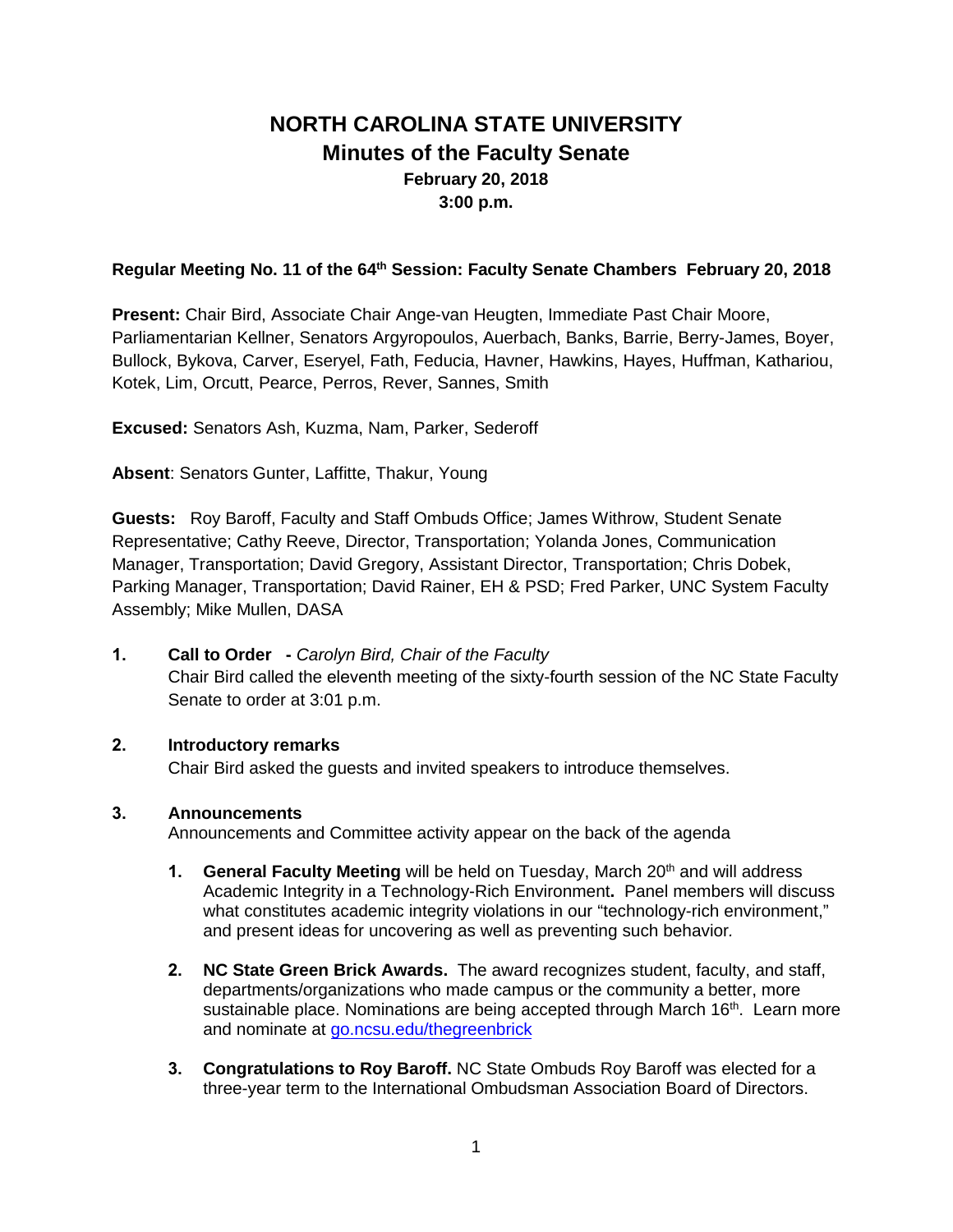# **4. Approval of the Minutes: Regular Meeting No. 10 of the 64th Session on February 6, 2018**

Associate Chair Ange-van Heugten called for a motion to approve the minutes for the 10th meeting of the 64th session of the NC State Faculty Senate. A motion and second were made and the minutes were unanimously approved, with noted corrections.

# **5. Provost's Remarks and Q/A –** *Warrick Arden, Executive Vice Chancellor and Provost*

Provost Arden brought greetings to the Faculty Senate.

Provost Arden reminded the Faculty Senate that there are RPT overview sessions that the Provost's Office holds. The next sessions are scheduled for February 28 from 3:30 – 5:00 p.m. in Riddick 451 and Friday, March 23 from 9:00 – 10:30 a.m. in Engineering Building 2, Room 1021. He encouraged anyone who is going through the RPT process or is involved in the RPT process and wants to get more information, go to the Provost's website or reach out to Amy Jinnette in the Provost's office. He encouraged the Senators to pass this information along to their colleagues.

Provost Arden reported that we continue to work on the Board of Governor's Funding Model Taskforce, which is designed to look at the enrollment funding formula, which you currently know is the 12-cell matrix. "What they are looking at is redesigning that funding model. It is unclear at the moment whether or not they're just going to be looking at funding for incremental enrollment changes or potentially look at a portion of base budget of each of the institutions." Either way, there is a lot of money at stake both short and long-term.

Provost Arden stated that there are some fairly large changes that are going to be put on the table as part of that funding model. "One that is likely to occur is going to be what is called a completed credit hour model, as opposed to an enrollment model." Instead of using the full census or the projections from the fall census, which starts with student headcount and then looks at who is in what major and then generates what courses they're likely to be taking and what credit hours they're likely to be taking. He added that this would likely be taken from completed course data at the end of the semesters.

Provost Arden reported that when you look at the data there is not a huge difference, especially seeing the completed credit hour model as proposed would include funding for summer instruction, which we currently do not receive state appropriated funding for. He is not too concerned with this change, since these balance out pretty much the same. He added that one of the other changes to go along with what we have already started, which is based on actuals instead of projections. "I'm actually fine with that. The whole projections thing, we project fairly accurately most years, but the projections thing is really a tough thing." He stated that as we change dramatically our student mix and our graduation retention rates, it produces larger errors than we've had in the model than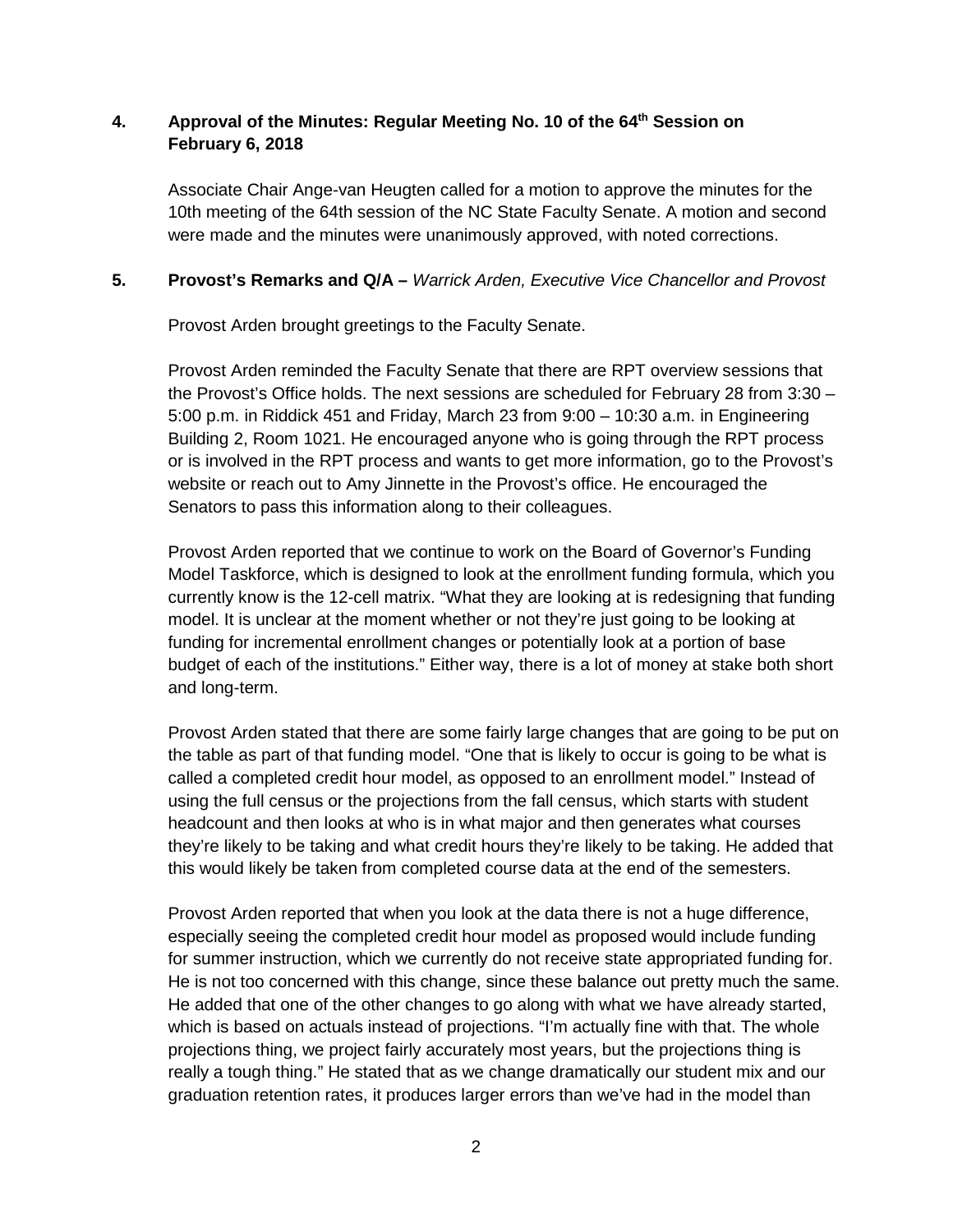we've had in the past. This would take actuals from the fall census, if it was the current model, and in the new models, it would be completed with credit hour actuals. Funding would be in arrears, he added, and we would look at the credit hours completed this year and we would not get the funding until next year.

He added that there is a suggestion that we remove all out-of-state students from the funding model and for an institution such as NC State, that has potentially huge impact, especially on the graduate side. "A huge proportion of our graduate students, particularly in the STEM disciplines, are out of state." He added that one thing that surprised the task force and will likely surprise legislators, is to hear that we do get state-appropriated funds for out-of-state students. He added that whoever designed this many years ago recognized that attracting those students to North Carolina, many of those students stay in North Carolina long term – you are attracting some of the best and brightest people from around the country in multiple disciplines. He added that our data shows clearly that 50+% of those students stay in North Carolina short-term and are in fact, up to ten years, one-third of all out-of-state graduate students, including international students, are still in North Carolina. "There is a distinct and very positive economic development aspect to having subsidized education by the state for out-of-state students."

Provost Arden stated that he is concerned that it is being floated that currently the recommendation is that they ask for half the amount for graduate students as they are asking for undergraduate students. "Once again, for a graduate-oriented institution such as us, that could be potentially devastating." This could have a significant impact on the R-1 doctoral institutions. Provost Arden added that he is a technical representative to the task force and he and a team of others who are working on this are submitting more data to the task force.

Provost Arden spoke to the Faculty Senate regarding the Equity and Inclusion study that was done. He reported that at the request of the Legislature, the Board of Governors has compiled a large document that all campuses fit into on every expenditure both personnel and programmatic in the diversity and inclusion area across all campuses. Across the system, it is about \$50 million, and there is acceptance of the fact that our expenditures on the equity side tend to be compliance-oriented and are largely filling Federal requirements, such as Title IX, ADA, anti-discrimination laws. He added that on the diversity/inclusion side, unfortunately, there are those that see those as being more soft, so to speak. "We've got a lot of money at stake here and a lot of people and positions and programs at stake – a couple million dollars worth – that are critical programs to us. So we are working very hard to convince those powers-that-be that those are, indeed, integral and critical expenditures to us and are core to our mission."

He added that the report was handed down to the Legislature on January 31<sup>st</sup> after being approved by the Board of Governors and now will go through the Legislature and likely emerge sometime during the budget process. He stated that we are working hard on this, but it is important that folks really understand that what we are spending on diversity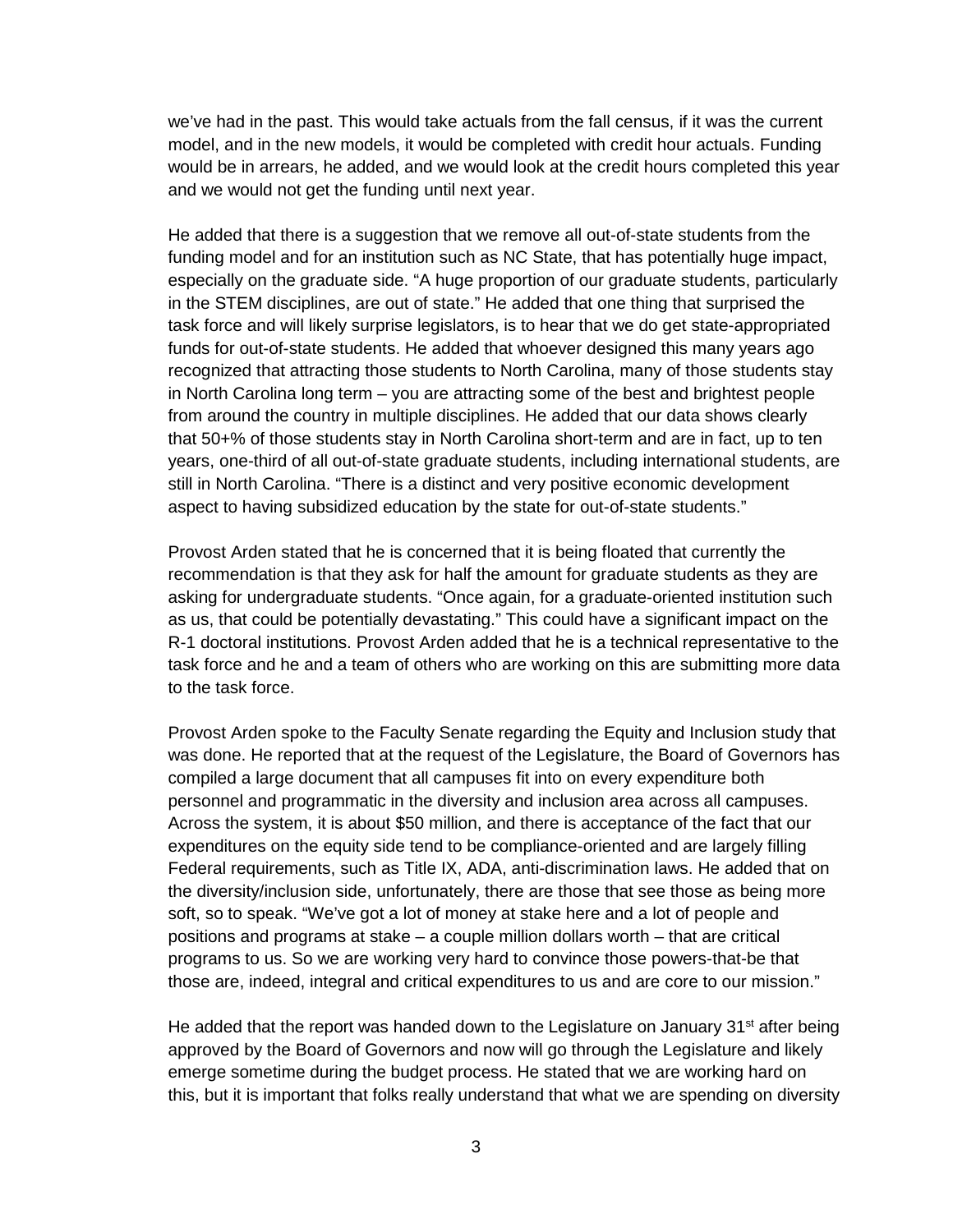and inclusion is integral to recruiting and retention of the best faculty, recruiting outstanding students, and producing graduates who are ready to enter the global workplace.

Provost Arden reported that he presented data to the Board of Trustees on faculty salaries, and the reason he did that as part of his presentation on Faculty Excellence was that when you look at us compared with our peers and compared with other R-1 Universities, we rank very low on faculty salaries. "In fact, as you go up the scale from Assistant to Associate to Full Professor, the ranking drops further down. You expect that, to a certain degree, because we hire a lot of faculty in the last few years – 460 in the last six and a half years, to be exact. A lot of that hiring is being done at the Assistant Professor level, and when you hire people from the outside, you tend to have to hire by definition. Those that are most disadvantaged tend to be those who have been here longer." He added that if he looks at the pooled peers of us and Chapel Hill, which is 29 Universities, we rank pretty much 29<sup>th</sup> out of 29 in most categories. He added, "The reason the Chancellor and I have been talking about trying to get it on peoples' radar, is we really need desperately to make some progress here." He stated that if you graph it over time and look at our ranking over time over the last 10-15 years, we have been steadily going backwards, particularly at the Full Professor level."

Provost Arden added that there are several reasons for this; the economy of the state, budget cuts, management flexibility cuts and that the state rarely appropriates a significant amount of money for pay raises so we have had to re-allocate from internal resources to even make a modest increase. He stated that recently the Legislature and the Board of Governors have implemented this 4.99% thing where every pay raise above 4.99% has to go upward to a committee of the Board of Governors for review, which has been fairly successful for us. He added that all of these things have been putting downward pressure on faculty salaries. While salary may not be the only important issue to faculty, it is an important issue, particularly given that the relative cost of living in this area is going up. He added that he wanted to mention this to let the faculty know that this is a very important issue to the Provost and the Chancellor, and they are going to work very hard to figure out innovative ways to move faculty salaries forward over the next several years.

## **Questions and Discussion**

Senator Fath: You sent out an email today about the upcoming COACH survey. The last time that survey came out, there were issues with the numbers for non-tenure track faculty in DASA and specifically in music and health and exercise studies. They were way off – the numbers that they said we had in our departments.

Katharine Stewart responded that she and Nancy Welchel were looking at the data set that goes out, so she will look into that and will see what needs to be done to correct that.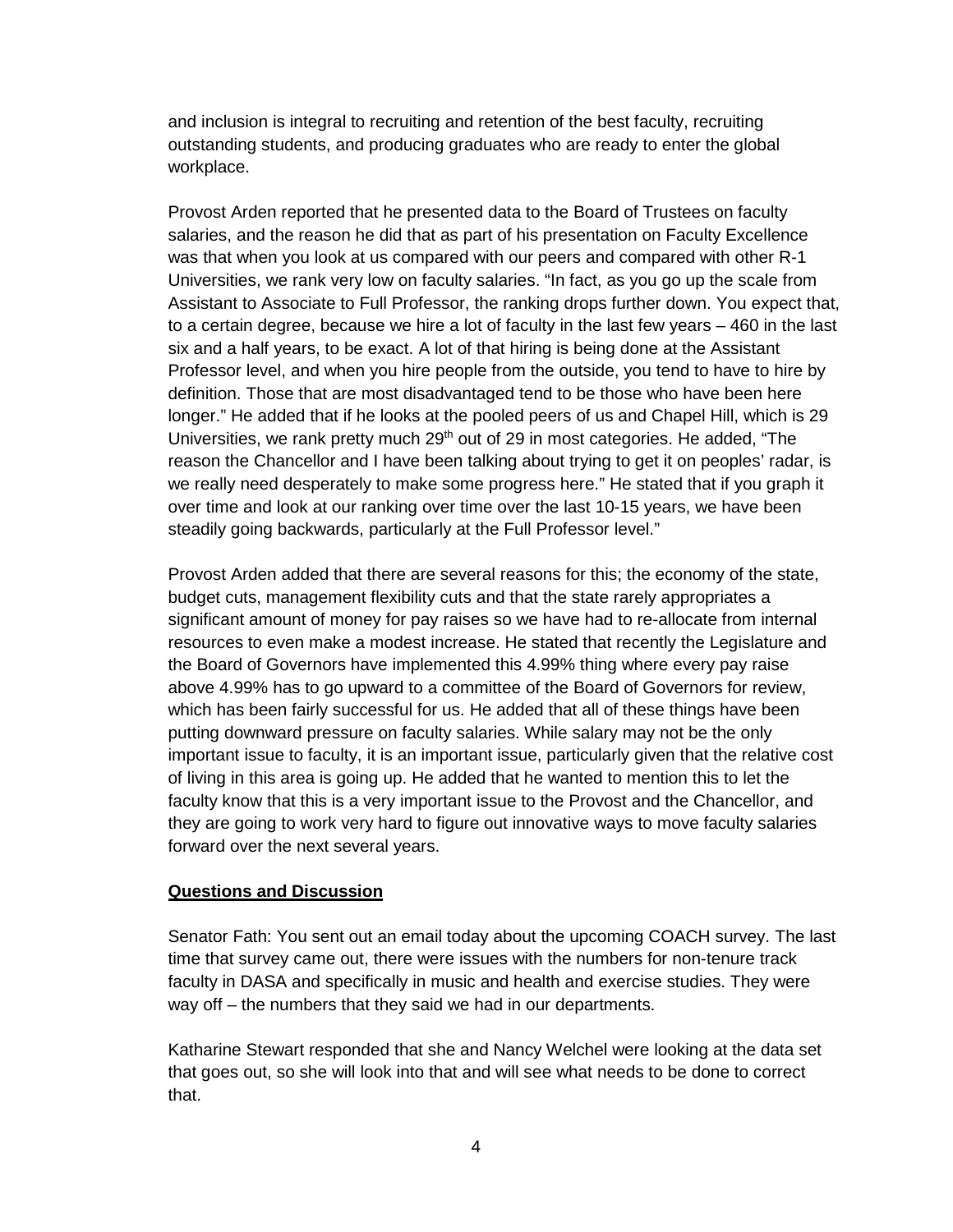Provost Arden responded that the COACH survey is different from the General Administration Employee Engagement Survey.

Senator Orcutt: Regarding the COACH survey, the last time the survey went out, the Library's faculty were not included. Are we being included this time?

Katharine Stewart responded that her understanding is that yes, you are. Many of the questions may not line up exactly with library faculty work assignments, but it is felt that enough of them align with library faculty concerns that it was still appropriate to administer. If you do not see it, please let her know.

Senator Berry-James: I have a question about two things that you referenced; one is about the summary document regarding equity, diversity and inclusion that has been submitted to the Board of Governors. Is that document readily available?

Provost Arden responded that yes, if you go to the system office website or maybe on the Board of Governors website – it is a public document, so you are able to get it and download it. If there are access issues, let him know. This data includes NC State's data, as well as everyone else's data. He added that we have the highest equity/diversity expenditures in the system, the most personnel in the system, but it's not unlike you would expect since we are the largest university in the system.

Senator Berry-James: We have been hearing that Marcia Gumpertz and a group of faculty are working on salary inequity studies for this year. Do you have any idea when that information will be available?

Provost Arden responded that he has just looked at the summary sheet for that in an earlier meeting he was attending. He added that they are working through it and he is setting up a meeting to try to close out that summary document. He stated that they should be able to provide that fairly shortly. He cautioned the Senators that this information would make it difficult to make sweeping generalizations across the University.

Senator Berry-James: Will you send it to the Faculty Senate for our consumption and then the Deans for the consumption?

Provost Arden responded that yes, he is happy to do that. He added that he has only seen a one-page summary document for the first time about an hour before this meeting. He asked for a little more time to review and discuss. He reiterated that he is fine with the report going to the Faculty Senate.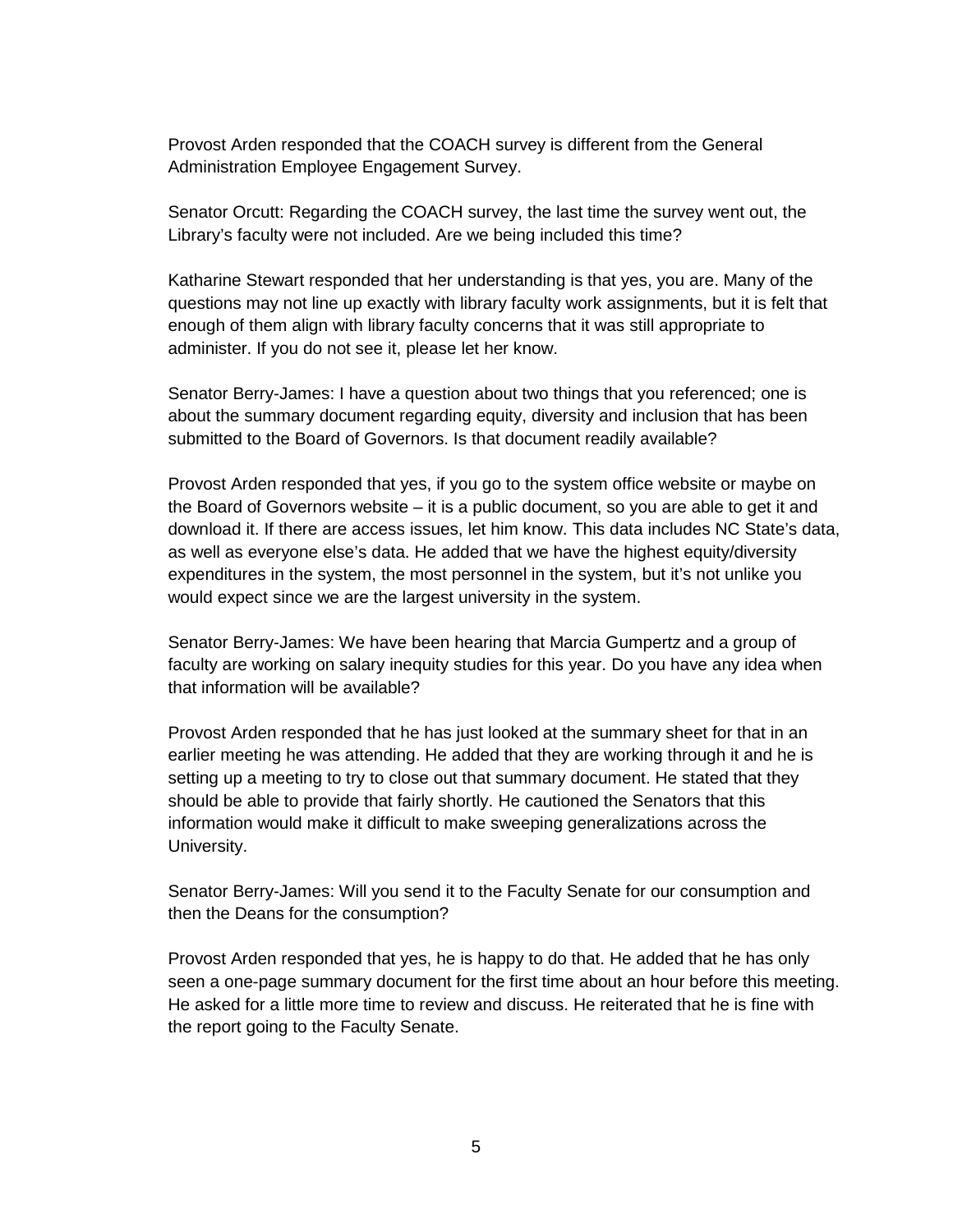Senator Hayes: Would it be useful to consider calculating a metric for the cost impact of losing a faculty member – not just the money and resources spent on bringing them up to where they were, but then replacing them? That is a substantial loss.

Provost Arden agreed and stated that he has made the exact same point. Retention is a very significant factor to us and a very costly factor. Faculty turnover is very expensive and it would be great if we could figure out how to quantitate that as well. We have spent on those 460 hires about \$129 million in start-up over the last six and a half years. On one side of the coin, you could say that is good because we are investing significantly in the research infrastructure of the University. On the other side of the coin, it is a very significant cost to us.

Senator Rever: The salary information you mentioned, is that on tenure track or nontenure track?

Provost Arden responded that the only good data that is out there is tenure track data – the only data that we get comparator data of peers. He has not seen non-tenure track data.

Senator Huffman: It seems like there is some uncertainty as to what the future of campus daycare is. It seems impossible for faculty to get their kids in. Can you tell me the status of that?

Provost Arden responded that he is not deeply involved in the conversation, but he reported that the last study that was done was done probably 11 years ago, or a similar timeframe. The study identified a significant need and a partial solution, which is the Bright Horizons contract. It was clear that we are only meeting a fraction of the need. He stated that this needs to be revisited, and it goes along with the salary discussion, as to what are the benefits that we are providing as an institution. It is fair to say, as we are hiring a lot of parents, and a lot of young families, that this is really an issue. He added that he expects to circle back to that discussion but there has been no tentative nor proposed solution at this time. He stated that the last time it was looked at, liability issues were extraordinary. He agrees that this is a very important issue.

Senator Fath: The Council on the Status of Women also looked at that two years ago.

Parliamentarian Kellner: In regard to the funding model being discussed, I take it that the so-called 12-cell matrix of the formula funding remains intact?

Provost Arden stated that at this stage, everything is on the table. He added that he would guess that 12-cell matrix will not remain intact. He added that in an effort to simplify this, he is confident they will make it as complicated as possible. There are three main discriminators of funding, differentiating between different credit hours. One is undergraduate/masters/doctoral, one is the course, and which kind of zip code the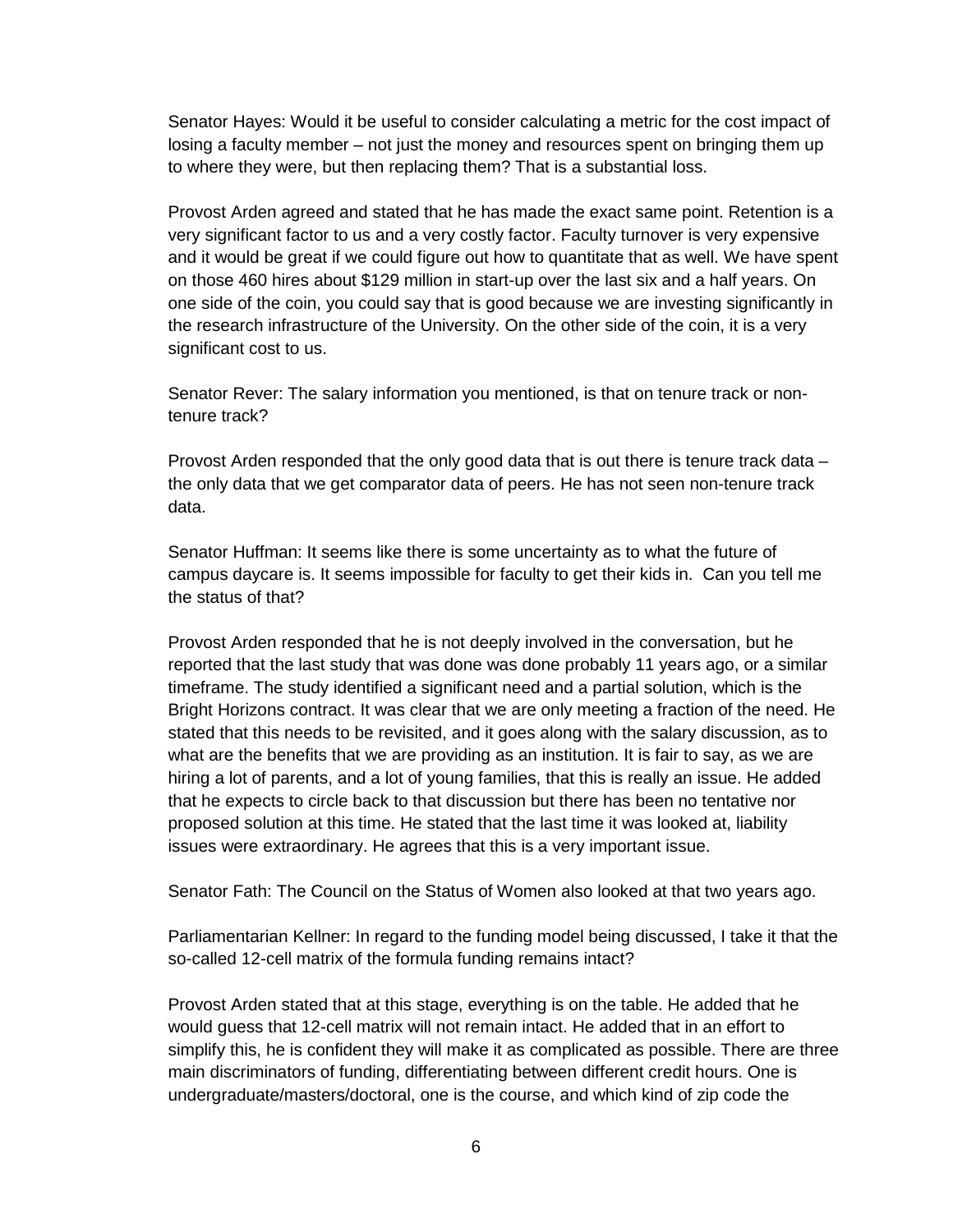courses are in and at the moment those are broken down into four categories, and then there is an additional factor, which is type of institution. "The reality is, it is more expensive to deliver a credit hour, even to the same level of student in the same course at an R1 University than it is at a small regional University. We know that." He stated that the concept is to merge the three factors into a different matrix, which would be a combination of Carnegie classification and zip code.

Provost Arden added that he thinks it is unlikely that the 12-cell matrix will survive. "I think it is likely to be replaced by something else that accounts in some ways for those three variables. We are trying to influence the outcome of that such that it continues to support institutions like NC State." He stated that there are a lot of conversations occurring here.

Parliamentarian Kellner: Is the Board of Governors getting input from all campuses in the system?

Provost Arden responded "generally, yes."

## **6. Old and New Business**

### *a. Elections Update*

Immediate past-Chair Moore read through the elections update handout she provided regarding current status of upcoming elections, including open Senate seats and vacant seats on the 604/607 and 603 committees. She encouraged the Senators to talk with their colleagues and assist with getting the vacant seats filled.

#### *b. Chair-Elect (See Appendix A)*

There were two candidates for Chair-Elect, but one candidate has withdrawn from consideration. One candidate, Dr. Fred Parker, was in attendance, and spoke briefly to the Faculty Senate regarding his interest and background/experience.

If more candidates emerge and there are more than two, the Faculty Senate membership will vote to select the top two candidates, which will then be placed on the University-wide ballot.

### **7. Transportation Changes Coming to Campus –** *David Rainer, Associate Vice Chancellor, Environmental Health & Safety; Catherine Reeve, Director, Transportation*

Background: Transportation will present proposed changes to employee parking zones and introduce the new License Plate Recognition System (LPR). A review of how the LPR system will affect the permitting process and the need for "head-in" parking. A "Park Once" model will be discussed.

### **Presentation can be viewed here:**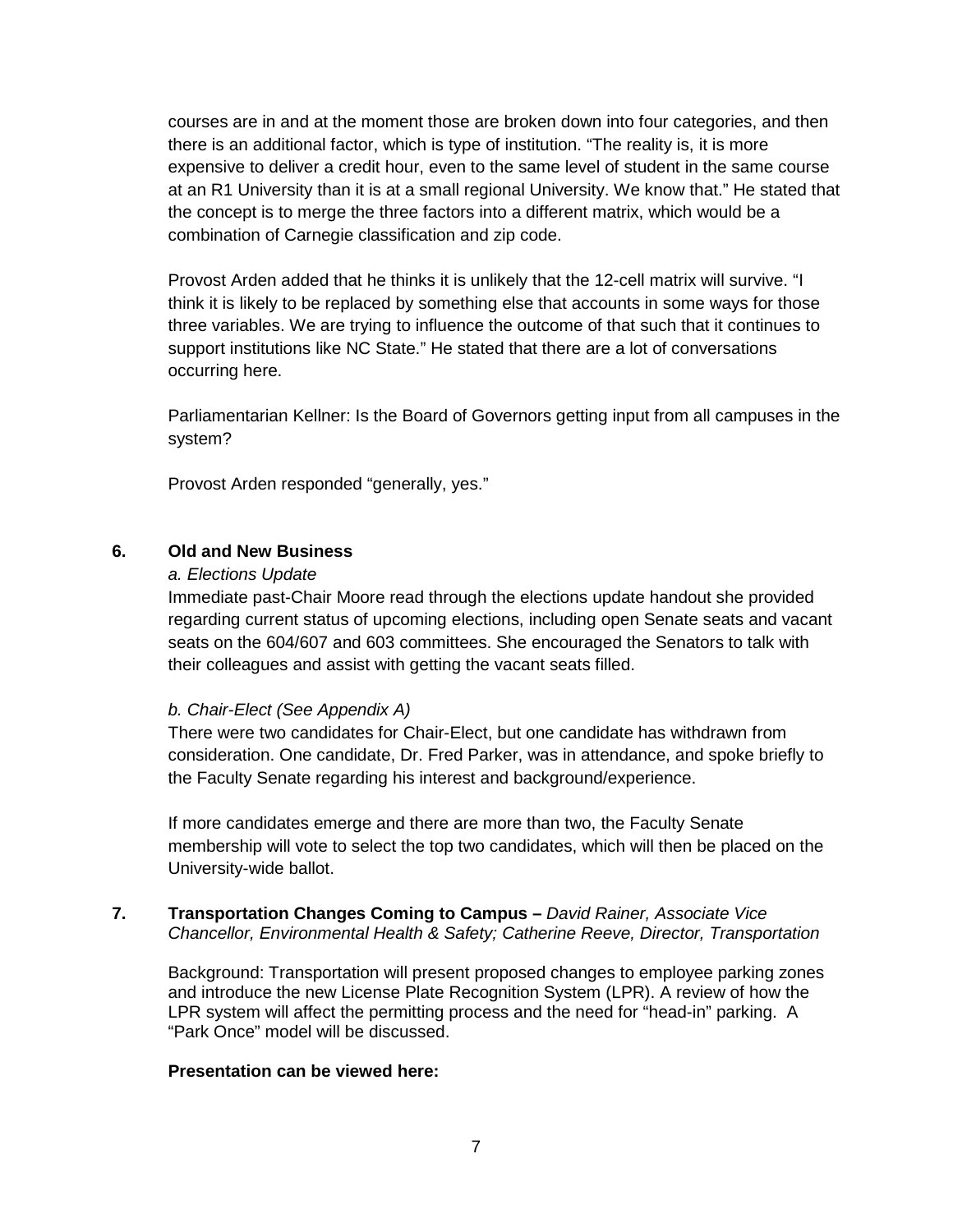[https://facultysenate.ncsu.edu/files/2018/03/TRANSPORTATION-PRESENTATION-](https://facultysenate.ncsu.edu/files/2018/03/TRANSPORTATION-PRESENTATION-Faculty-Senate-Feb-2018.pdf)[Faculty-Senate-Feb-2018.pdf](https://facultysenate.ncsu.edu/files/2018/03/TRANSPORTATION-PRESENTATION-Faculty-Senate-Feb-2018.pdf)

#### **Questions/Discussion/Concerns**

Senator Argyopoulos: Before we proceed into what you're trying to do, as far as the current state of parking today, this month, this year – not seven years down the line.

Mr. Rainer responded that right now, there is a shortage of parking on campus.

Ms. Reeve responded that it is isolated to north campus. The north campus is where we have the shortage. On the Vet School Campus, on the Centennial Campus, we do not. So overall, it evens out and that's part of why we are looking at how people park. Certain areas are over demand, so we have to figure out how to address that. She added that it is not a five to seven year issue; it is a three-year issue. "When the Plant Sciences building is completed, when the EB Oval is completed and those buildings are not bringing new parking to Centennial Campus, that is going to be the time that Centennial Campus is going to be in the situation that the North Campus is in." She added that it's three years, and not seven, but it will get worse in five to seven years if we don't find a replacement for the Coliseum Deck. She stated that they are here to get the senate's input and to understand how their decisions will impact the faculty.

Senator Pearce: So now, if I have a rental car I can just move my permit off and put it on the rental car. With license plate recognition, how will I do that?

Ms. Reeve responded that you will be able to, with the app that will be available this spring, you can go to your account and enter the license plate of that vehicle. If you're going to have the rental car from today through Friday, you put in those dates. Then you just drive your car the next time – it automatically goes back to your registered vehicle. It will be an option to do "temporary plate," as opposed to a "permanent plate." She stated that she knows there is a concern about driving more than one car in one day, but they are able to set parameters that would allow for this exception. As long as two cars on the same account are not seen within a four-hour window, then there is no violation. If there are exceptions or if something happens, we have a process for vetting that. Ms. Reeve also added that they are also providing "how to" videos that they will share.

Senator Orcutt: So the four-hour window, are you expecting someone will be at lunch for four hours?

Ms. Reeve responded that no, what it means is that if you come to work at 8 AM and our car scans your plate at 9 AM and then you go home and come back at 2 PM and we scan you again, that is outside that four-hour window so the system will not look at that as a concurrent permit. We want to give you some breathing room, knowing that you might go back and switch your car at some point during the day.

Senator Orcutt: I don't understand the four-hour window.

Ms. Reeve responded that we are patrolling lots and what we are trying to say is that if we go through and we see a car registered to you with plate ABC1234, we read it at 9AM. Then we come back five hours later and we see a car registered to you with the plate DEF8910, then we are saying "Darby probably went home at lunch and brought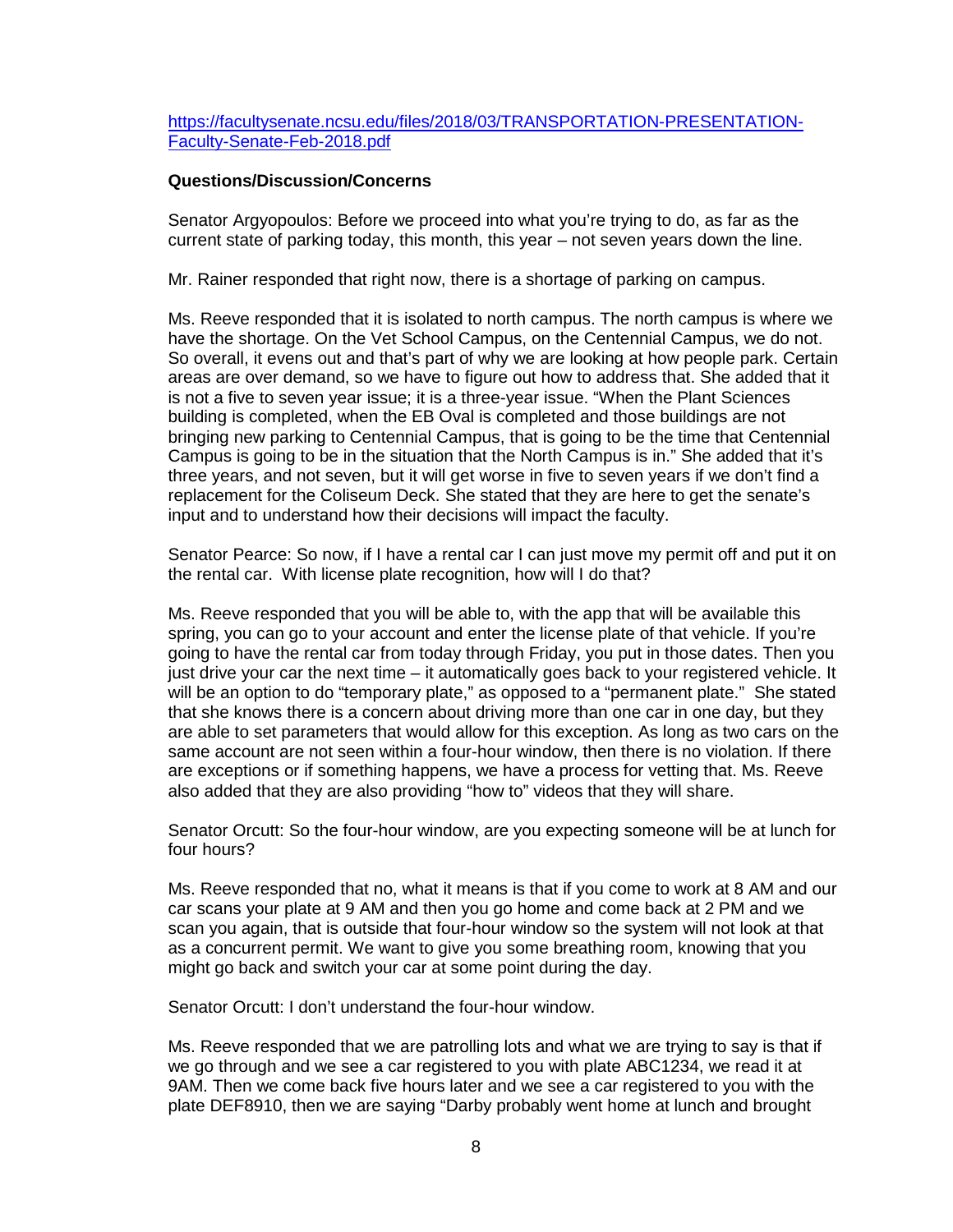another car back." If that happens at 9 AM and 11 AM, we are going to think someone has two cars on campus.

Senator Orcutt: But if you're here and 9 AM and you go home and bring another car back by 11 AM then you're going to get a ticket?

Ms. Reeve stated yes. It is a 4- hour window.

Senator Auerbach: There are some on campus that are parallel parking rather than pulling in and the license plate may be invisible.

Ms. Reeve responded that no, it can be read as long as you're facing the way of traffic, then you should be fine. There have been no reading problems to-date.

Senator Auerbach: In the list of methods of transportation, you could add another one that might solve the angry feedback that you're going to receive about parking once, which is an Uber or Lyft. That could be computerized pretty easily.

Senator Huffman: 25% of our faculty are on Centennial Campus and the rest are on the north Campus so that 25% are coming over daily to teach. This seems to preclude them driving at all; they will have to wait on busses to take them back and forth.

Ms. Reeve responded that last semester, there were 100 faculty that went back and forth between main and Centennial campuses for classes. Then this semester, it's down to 50. We know these things are going to fluctuate. She then spoke about the "U" permit and that individuals that have a business need, their Deans and Directors can purchase a "U" permit since their work requires them to travel. Many faculty have done that as well. This can be an individual or a departmental purchase. Since currently the "U" and the "B" permit are equal, there is not a lot of demand for the "U" since the "B" will take you where you need to go. Of the 278 permits that are distributed currently, 130 of the permit-holders are faculty. Thirty-three of those are on North campus. We are trying to take something that we see is already working and try to use that to address some of these needs. This is helpful feedback since there is likely more than one answer.

Senator Perros: The way I understood it, the other options that are not "U" are what?

Ms. Reeve responded that the primary option that we have right now is the "U" permit. That is the only option.

Senator Rever: Our department has a hang tag - are we still going to retain the hangtags with the license plate recognition program?

Ms. Reeve responded that no, there are certain permits where will not try to do license plate recognition - the shared permit such as the "UD," the service vehicles, and service providers and things like this. That includes the "AS" hang-tags as well.

Senator Lim: Is there any reason why the number of parking spaces around the Main Campus Drive on Centennial Campus is not increasing? Because that area is always over-crowded.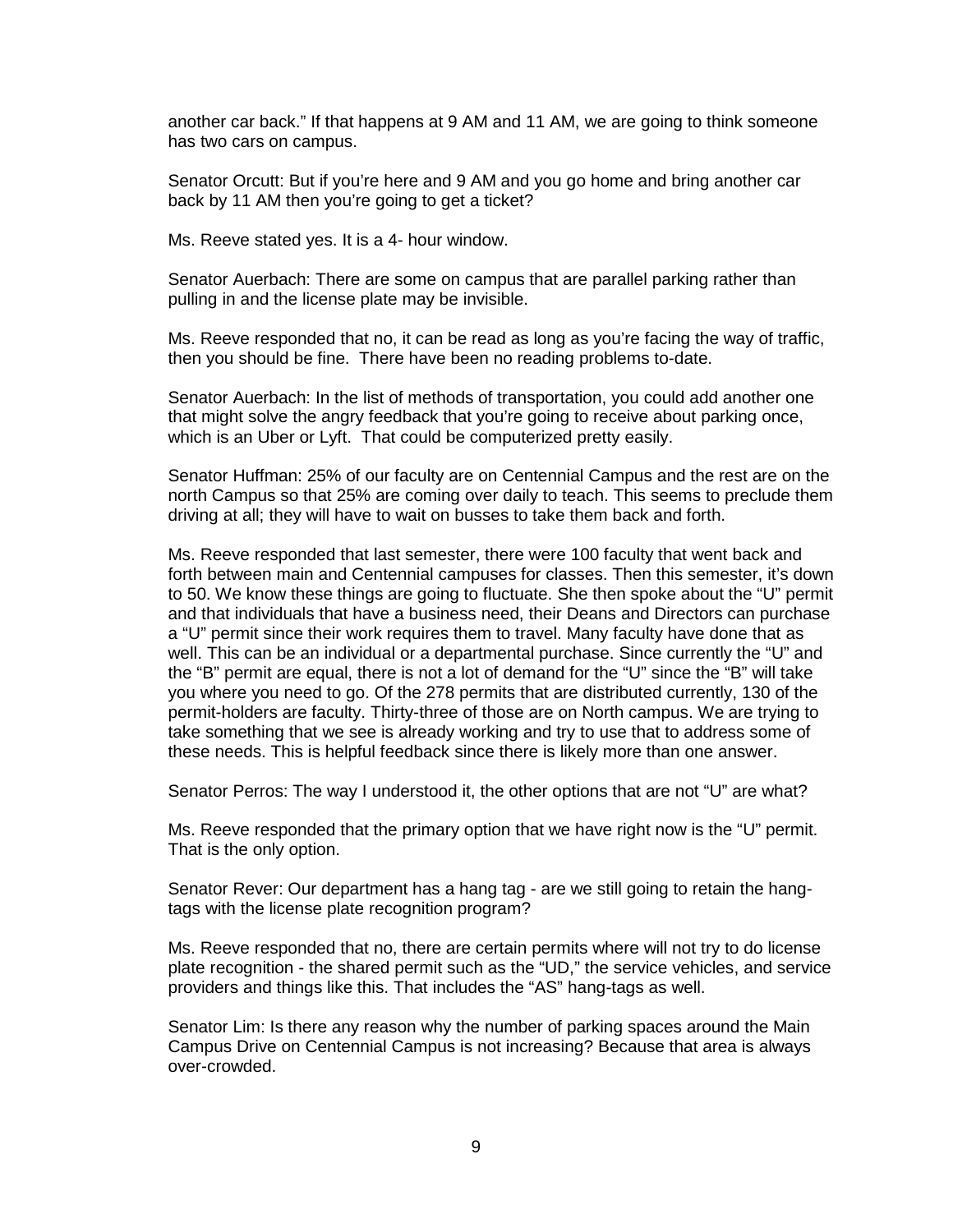Ms. Reeve responded that right now, those spaces are all zoned spaces because there are students coming over to Centennial campus and parking in this area. This area needs to be re-defined, whether it will be designated as employee parking associated with Centennial campus or do we do hourly visitor parking. Ms. Reeve stated that she would welcome any feedback and thoughts on this issue. She added that they are also talking with Centennial Campus Real Estate because of efforts they are doing to look at growth on Centennial and parking needs in order to get input from them.

Senator Lim: It seems to me there is a need to extend it.

Ms. Reeve responded that there has been conversation regarding taking it further down to the hotel - they are looking at how we might be able to get additional on-street parking there. She added that they also have some challenges in the east side where Engineering III is about how we can obtain more parking options there.

Senator Barrie: Your job would be a lot easier if less people didn't drive to campus to get to their jobs.

Ms. Reeve agreed, but stated there was a balance since parking is their primary source of revenue.

Senator Barrie: That is an important context, but from a sustainable future point of view, lessening the number of people who are driving around is an important part in reducing the carbon footprint. I would like to know if, as part of your work, you have done an analysis of public transport options. Bus routes and where they go and where they end up, whether they're express or not, make a big difference in regard to whether people choose to take public transport or not. The parking problem is really getting people on the campus. Have you surveyed how many people currently use alternate forms of transportation, and have you considered incentives to encourage people to take public transportation? Have you considered educating people as to why they might consider not driving?

Ms. Reeve responded that yes, we do have a program called the "Go Pass Program," which has been in place for more than 15 years. The value of the pass is a \$1200 value and employees can ride GoRaleigh and GoTriangle at no cost. They can also ride GoCary. "We spend about \$300,000 per year in paying for that. Students pay a one-time fee of \$5.00. We have about 4,000 people who participate in that." She added that they are active participants in the Wake County transit plan; the University helped fund that initial strategy study that looked at the investment and where it should be. She stated that they have been at the planning table with them to look long-range but also nearterm. Services around the area are being boosted but there hasn't been a lot of overlap where WolfLine serves because they look to us to take care of that. We have asked them to come in from other areas, however. She added that Wake County is invested in bringing more mass transit and more options to this area, but it will not happen overnight. She stated that you can also find additional information on the Wake County website, under "Wake County Transit Plan."

Senator Barrie: Reports on progress on reducing the parking lot would be useful as well.

Ms. Reeve added that there is a Transportation Demand Management coordinator who focuses on promoting alternatives. "Right now, we are focusing a lot on bicycles and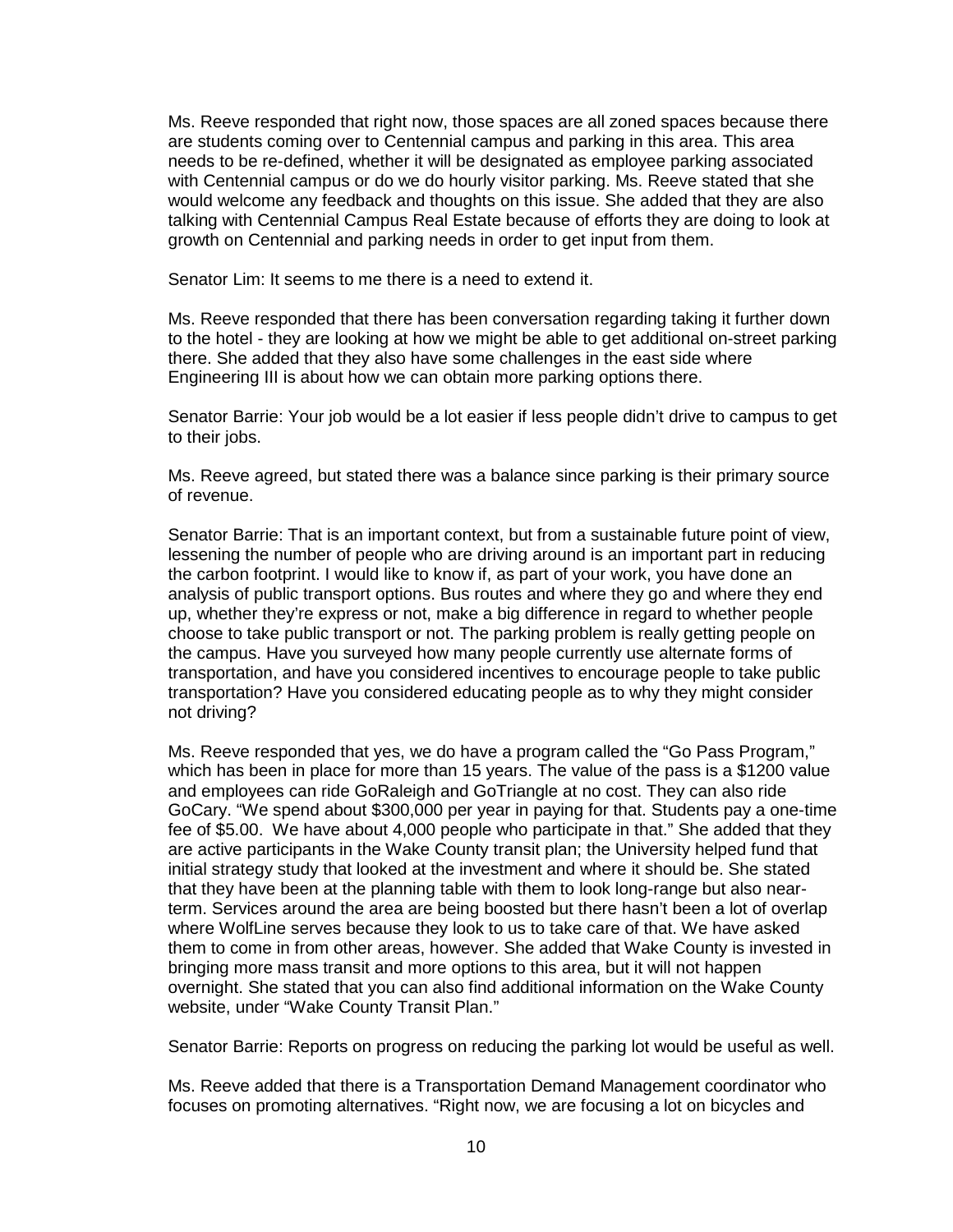carpools and vanpools and things like that. She added that she will take these comments back to her department.

Senator Rever: With the front tag (for the License Plate Recognition program), is that going to be the multi-vehicle registration as well or will each vehicle have to have one?

Ms. Reeve responded that each vehicle will require a tag because it will duplicate your license plate, which is your permit/registration. That has got to match what is on the back of the car.

Senator Rever: Is it possible to put that into the program where you buy one plate? There are incidences where I have to drive a different vehicle due to transporting equipment for off-campus classes.

Ms. Reeve responded that if you're not backing in, it is not a problem.

Senator Rever: Where I am typically parking, it is likely required for me to back in.

Ms. Reeve responded that it kind of defeats the purpose of the enforcement of this, so it does have to go with the vehicle. If you're backed in with the plate that belongs to another vehicle and we read it, we are not going to know. But if somebody else is driving your other vehicle and parks head-in, it will not show a concurrency.

Senator Rever: So these plates will be aligned in the system with the actual NC plate as far as data?

Ms. Reeve responded yes, because it will be your license plate; it will have the branding on it, but those alpha-numeric is going to be a duplicate of your license plate.

Senator Rever: I would prefer to not spend \$40 to have front-end plates.

Ms. Reeve responded by requesting that she and her team discuss this issue after the meeting. She stated they are here to get feedback and she and her team will discuss this issue.

Senator Auerbach: Is it going to be possible for four unrelated faculty members or faculty and staff members to buy one permit for four different cars -- for purposes of carpooling?

Ms. Reeve responded that this system will still accommodate carpooling. "All vehicles will be registered, but there will be a primary vehicle that will be the vehicle that can park in, say, North Campus." If you have to drive your car, but if someone else is driving the main carpool car, then you will go to wherever you can legally park as that "one-off" that day.

Senator Auerbach: I'm envisioning there not being a "main" carpool car. There are four cars and they alternate weeks that they drive.

Ms. Reeve confirmed that yes, you can still do that.

Senator Huffman: Have you done some equivalent analysis regarding the additional burden you're pushing to faculty and staff with these changes?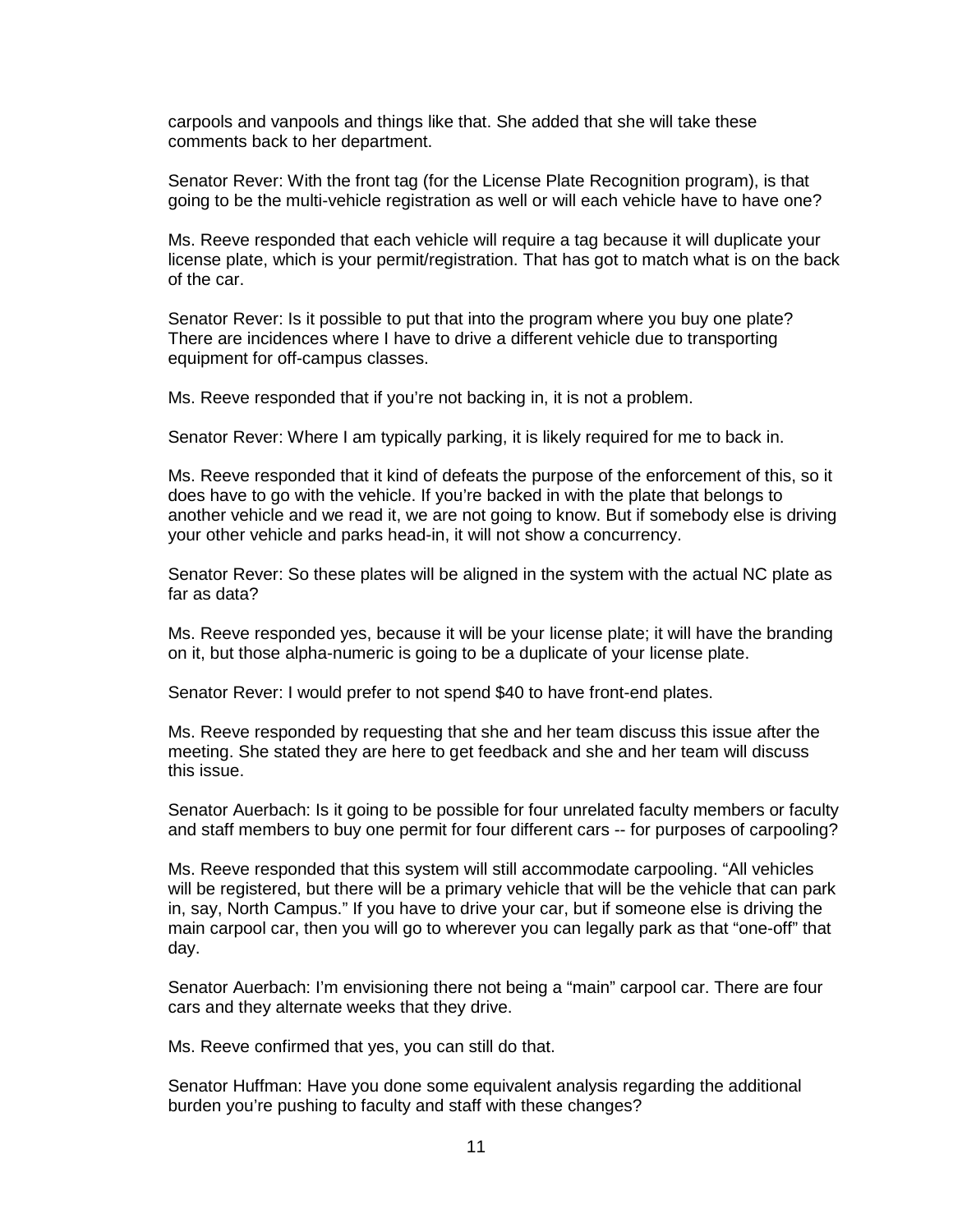Ms. Reeve responded no. She stated that they are aware there is a cost associated with this. "If we know the thing is that we have to change our drive-in parking habits on campus because of what is going to happen to development and lack of parking - yes, it is going to affect things like that."

Senator Huffman: So you're basically taxing the productivity of my faculty - how do we recoup that?

Mr. Rainer responded that his first observation is that he is not sure he is smart enough to do that. He added that we are all making an assumption - that being the assumption that we using the alternative options are going to be less efficient. "I think what we are going to find is once Pullen Road is finished and we have point-to-point busses, it will be faster to take the bus than it is to jump in your car and go find another parking space." He stated that right now he is on the West side of campus and he uses the app on his phone to find out when the bus is coming so he will know when to walk about of his building to get on the bus. "I think part of the problem for us is, again, how do we effectively manage the resources? We do not want to build \$20 million parking decks. It may help some people and it may hinder other people - I think the bottom line is we don't actually know yet what the deficiencies are going to be."

Senator Huffman: Shouldn't this come prior to implementing the system and then just dealing with the repercussions? Is this going to be a benefit? Are we going to save time or is it going to cost time? What does that cost?

Ms. Reeve responded that she understands. "We are talking about a resource, and three years from now when Engineering and Plant Sciences move to what available spaces we have now on Centennial, your staff won't be able to get down there anyway because these people have to go park there. So we are running out of time, in a sense, of trying to find some sort of solution we can start putting in place and testing. How do we make the parking work better for us with what we have?" She added that here is value in understanding the impact and then figuring out if we need to design bus routes better or is there something else we can do to look at this impact.

Mr. Rainer stated that many faculty are buying "U" permits now.

Past-Chair Moore: Can you tell us more about those? I don't really know what that is and how you get one.

Ms. Reeve responded that a "B" and a "U" permit are the same right now; "B" can travel across zones just like "U." They are encouraging those who no longer utilize the "B" permit to please switch to a "U" permit.

Senator Bykova: There are a lot of people on Centennial Campus with a "B."

Ms. Reeve agreed and stated that if we follow through with this plan, next year if you have a "B" permit, you will only be able to park in a "B" zone -- no cross parking. She added that for those particular people, we are going to have to work with them to convert. If they need to go back and forth, we will work with them to get them a "U" permit. She stated that they are likely not going back forth very frequently but this is the way we can match up what the demand is for the parking we have in that area.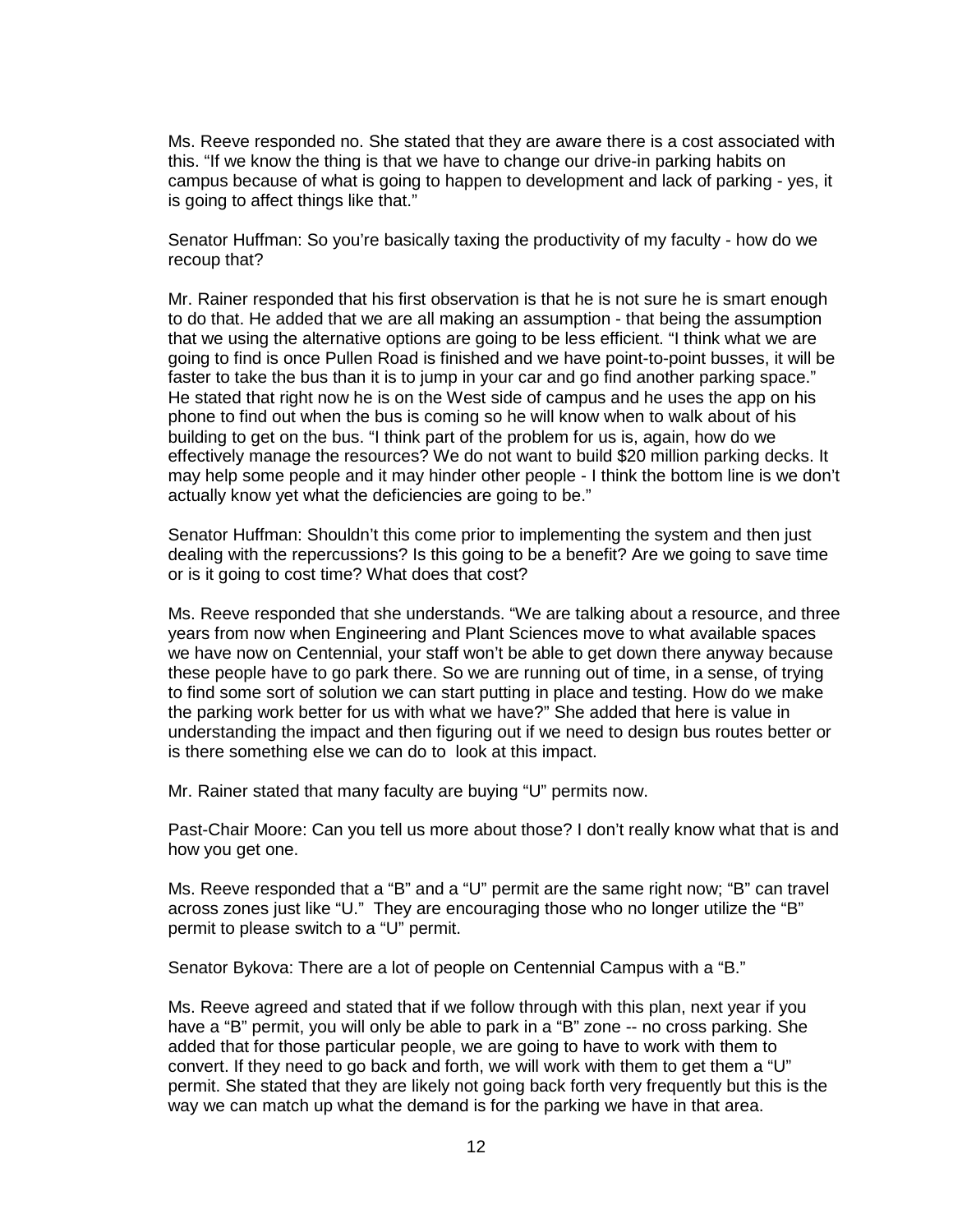Chair Bird: And the price will be the same?

Ms. Reeve responded that their budget is based on their expenses. "The budget information just came out and our budget people are working on it." She added that there is a strategy in pricing to help control supply and demand. "What we are talking about doing, for the current "B" permits, because we are going to be taking away the mobility aspect, is rolling back the cost of that permit." She added that it will be the same for "C" and the equal permits for Centennial and the Vet School, but the cost of the "U" permit will stay higher. "We are doing this because you are getting the privilege of mobility and we want people to think - do I want it or do I need it?" She added this will be a very valuable commodity to have.

Senator Boyer: Paul mentioned faculty who work on one campus and teach on another. I work in the libraries -- my office is in Hunt, but I work two or three days per week here in DH Hill. So we are back and forth between the two and also to a lesser extent, Vet Med and the libraries. So you will see a good number of applications from library staff.

Senator Orcutt: One of the things that is interesting is that for those of us who are in all kinds of places; you're saying we will pay a higher price for the privilege, but that's our job. I would suggest that maybe the flip side of this, and it seems almost as if you're putting a lot of the work on the very people, many of who are in this room, who have these atypical situations. Can you think about this from the flipside, thinking about those people on campus - a fairly sizable percentage - who come to campus and essentially stay in one place all day. It seems like thinking about what to do with those individuals - can they park in a parking lot up the way and take an express bus into campus? That is a solution that a lot of other campuses take so it alleviates that problem and opens up parking for those who need to be in multiple locations to do their work.

Ms. Reeve responded that is certainly an option to explore. She added that we have had those discussions, talking about where we could locate some of those. Also, she added, we would have to build to do that and provide bus service to that, so that is a consideration.

Senator : We have Carter-Finley.

Ms. Reeve responded that yes, that is true, and it is free. She added that our parking cost, when compared to others in the area, is extremely low. "I think that's part of the problem, is that people are not taking transit because there is the ability. There is also the new Springhill Centennial park and ride that we are promoting - it just opened in January." She added that they need to push people toward the busses, and they have tried to do that by subsidizing the GoPass and also by providing free park and ride lots.

Senator Bykova: There are a lot of things I want to share, but just a couple of observations. It sounds great from your point of view, but unfortunately not from the faculty point of view. It would have been good before implementing this if you had talked to faculty and staff members and see what they have to say. Because this seems like it's already a done deal. I can tell you that I work most of my time here on campus and I walk from my building to the library. At the same time, from time to time, I need to go there and there - and also I have to carry my materials with me. It is just not so easy to carry books onto the bus or walk from one place to another. I foresee a lot of people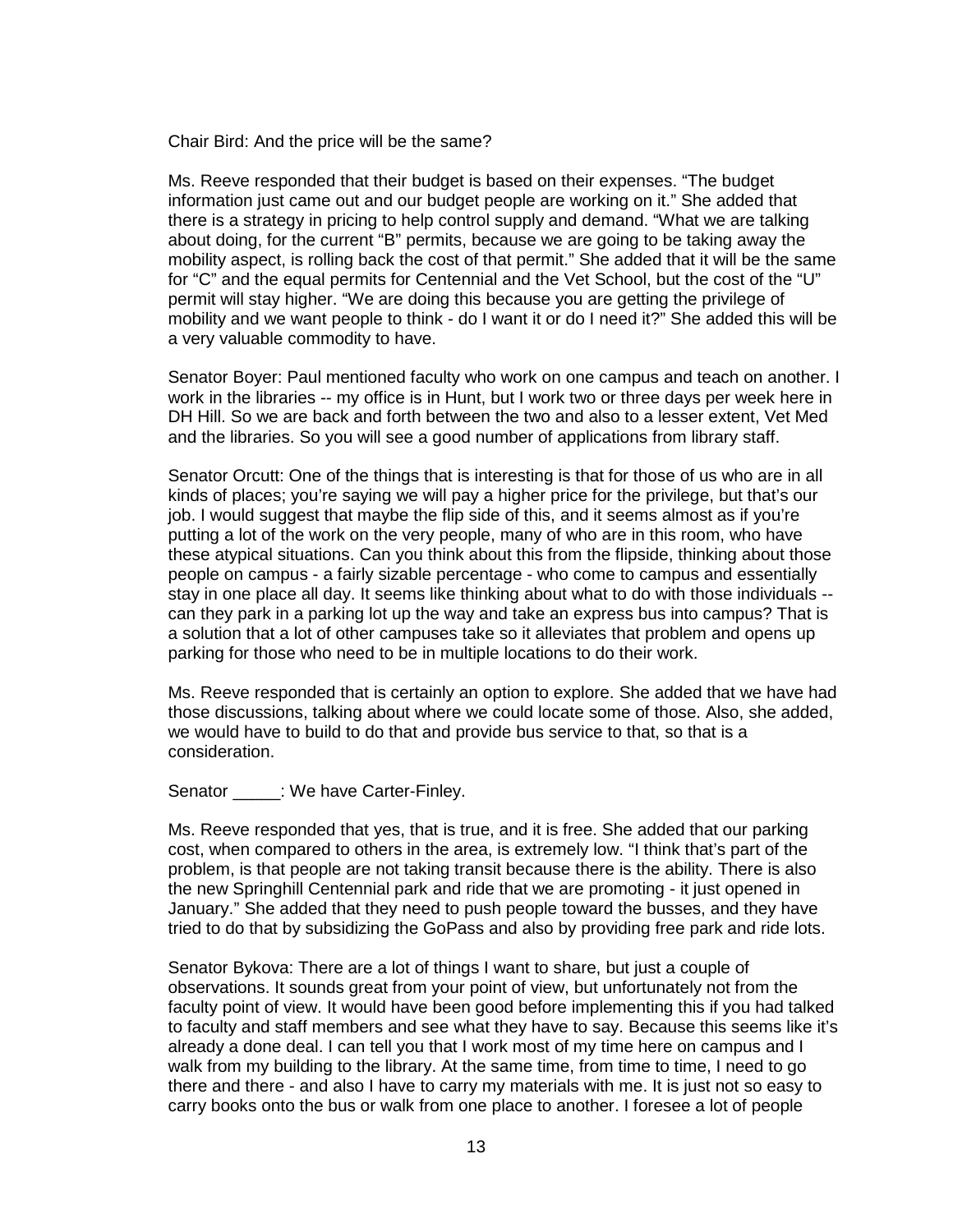being willing to switch to a "U" pass if possible, but at the same time you tell us that the cost of parking is really low compared to elsewhere in the state, I'm sorry to say it but this is not true. We are coming here to work; this is not a privilege, this is not a choice for us. So if I choose to stay home, who will teach my class of 200 people. When I come to this campus, I cannot find a spot to park my car. While I am sensitive to everything you are saying, it should also be seen from the faculty point of view. Not all staff members sit in the same room for 8 hours per day too, they also have to move from one place to another. I'm afraid this is not something the faculty will be satisfied with, not to mention all of this License Plate system. You are doing it to accommodate your needs. If you think this is something that makes your life easier, give it for free, at least to start. Why are you asking us to pay for that? These are my concerns.

Ms. Reeve responded, "You're right about sharing information. We have a series of Town Halls we are having, we are going to Staff Senate, we are reaching out to different departments and we have a whole lot of meetings where we are going to talk about these issues so we can get everyone's perspective. There are more than 10,000 employees on this campus and so we are reaching out to get as many of those as we can get, whether they are faculty or staff - they are equally important in trying to get their feedback." She added that as far as the cost of the system, by not issuing permits we are saving tens of thousands of dollars a year and we are using that money and reinvesting it into the technology. "So we are not increasing the cost of permits to do this; in fact what I just said earlier is we are looking at ways that we can reduce the cost of the permit as we are changing the way permits work on this campus." She added that they are trying to find some balance. She stated that we can make this work - this is the technology on campuses right now; not a one-size-fits-all, but we can work to find some sort of solution for us.

Senator Bykova: You don't know what to expect in terms of cost. You didn't calculate it, so you don't even know. How is it possible to implement or even propose this huge change without knowing what to expect.

Mr. Rainer responded that this is not a done deal, but we have to do things differently. "We've gotten some good ideas today and we are going out to listen to other ideas. We will come back to you and tell you what we think and what we found. So all I can promise is that the discussion is going to continue. The other thing I have to promise you is we have to figure out another way to do it. What we are proposing may not be the best way - some of the suggestions you've thrown out today are good and we will assimilate that into our decision-making process.

Senator Berry-James: We learned today that the salaries at NC State do not compare to other salaries in our system. We also heard today that you anticipate that some of us have IPhones or Smartphones that have apps that we can use to change licensing and that kind of thing. We learned in our sub-committee that you have already purchased the software and you showed us what the benefits are for transportation and purchasing the software. We know that you have already purchased it. I'm glad that you're talking to people about this new technology that you have already purchased and the change of policy that is coming down the pike. My concern is that for people like me. who teach graduate classes, last night I left my office at 10:00 p.m. but I came to work early in the day. My concern is that someone who doesn't understand my work requirement will make a decision that I will be parked in some lot and then when I leave campus I will have to go get my car. For me, a person who teaches at night only, but who has to come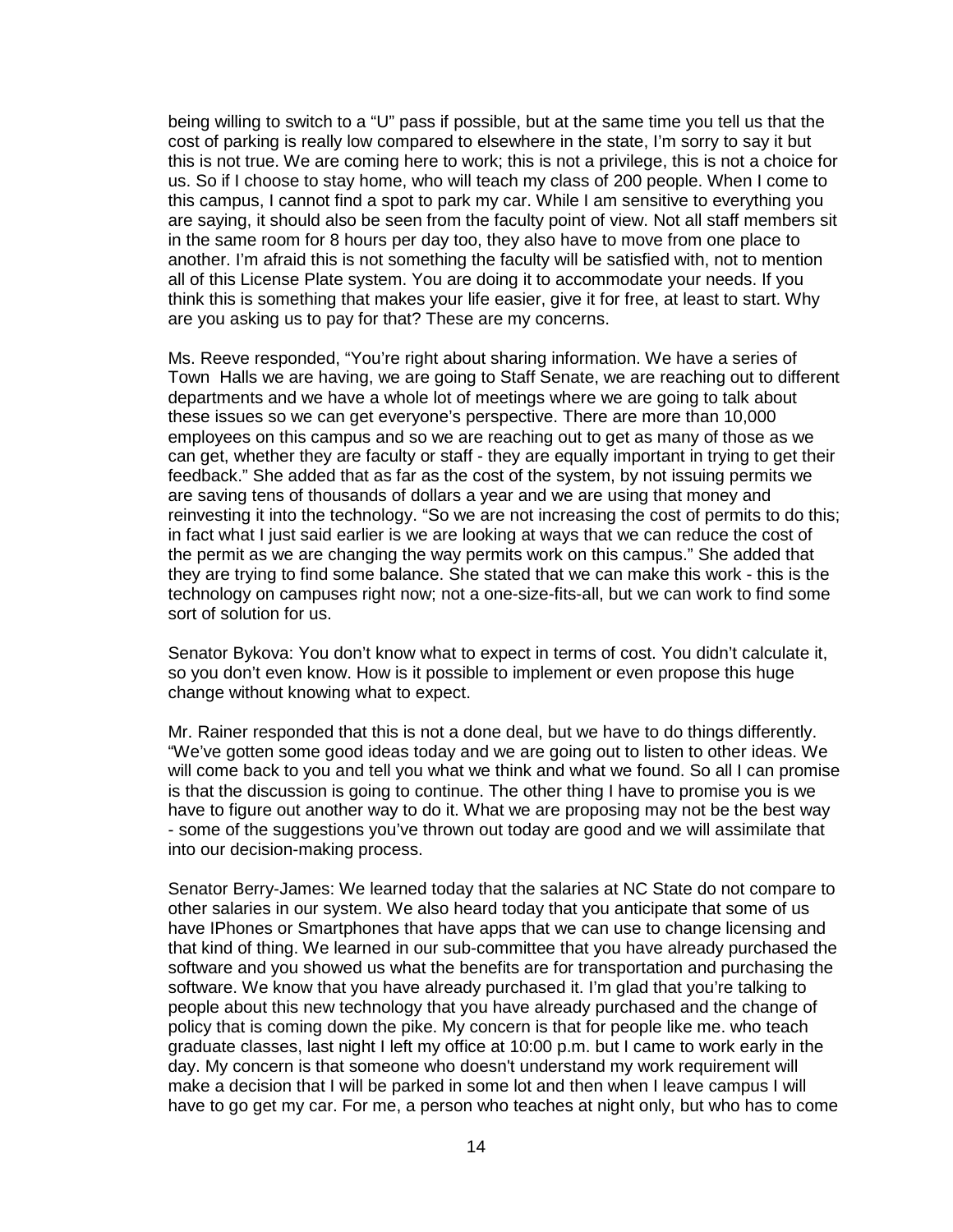to campus during the day to meet with students and other faculty, my concern is around safety and that I'm not walking the campus at night or taking a bus at night by myself; I want to park in a space that is convenient to the building that I'm required to teach and work in. The other concern I have is also a safety concern. What do you do with the data that is being collected about the car that I drive and the location that I go on campus. My concern is about the data that you collect using my vehicle identification number, my license plate that tracks my location on campus at NC State. I have a serious concern about security with respect to that. I also wonder if this software and your proposed policy change are really a result of your evaluation of unmet need. I looked at the campus capacity study and it says that the concerns around student parking; but there is never a reference on concerns around faculty parking. This is as of 2017. My concern is that this decision to purchase the software, to track behavior, to limit parking in certain assigned spaces, do not take into concern faculty like me.

Ms. Reeve asked Senator Berry-James where she is currently parking.

Senator Berry-James: I park in the North Lot.

Ms. Reeve responded, "That probably wouldn't change."

Senator Berry-James: If I purchased an expensive parking permit?

Ms. Reeve responded, "No."

Senator Berry-James: "But I cannot move my car if I go anywhere on campus."

Ms. Reeve responded that yes, it will be zone-specific unless you did the "U" permit.

Senator Berry-James:Unless I pay more to park.

Ms. Reeve responded, yes. She added, "Going back to your car in the North Lot, if you're unsafe even now where you park, we have a safe rides program you can call to the police department that will take you to your car." She added that there are things in place now for people who feel uncomfortable walking.

Senator Berry-James: One day I worked longer than I thought I was going to work and I called for that escort service. They cannot come to me because I work in a building that is between two buildings. So they will only get me at the front door. The problem with that is I have to make it alive from the middle of the building to the front door of the next building. I told them that was unacceptable. So there is a concern around faculty safety especially for people who work at night. I have never seen a police officer except when there was a fire alarm in my building - in the seven years that I've been here. So I think that transportation and campus security and safety need to work together to really understand the impact of your policy change. It's not just that you purchased the software and you have to pay for or recoup the cost of the software, it's the impact of your software purchase and your policy change has on the way in which we work at NC State.

Ms. Reeve responded that the software and the policy change are two different things. We could keep up LPR and keep doing what we are doing without changing how people park and how parking is assigned. That is totally separate - we are doing two things. The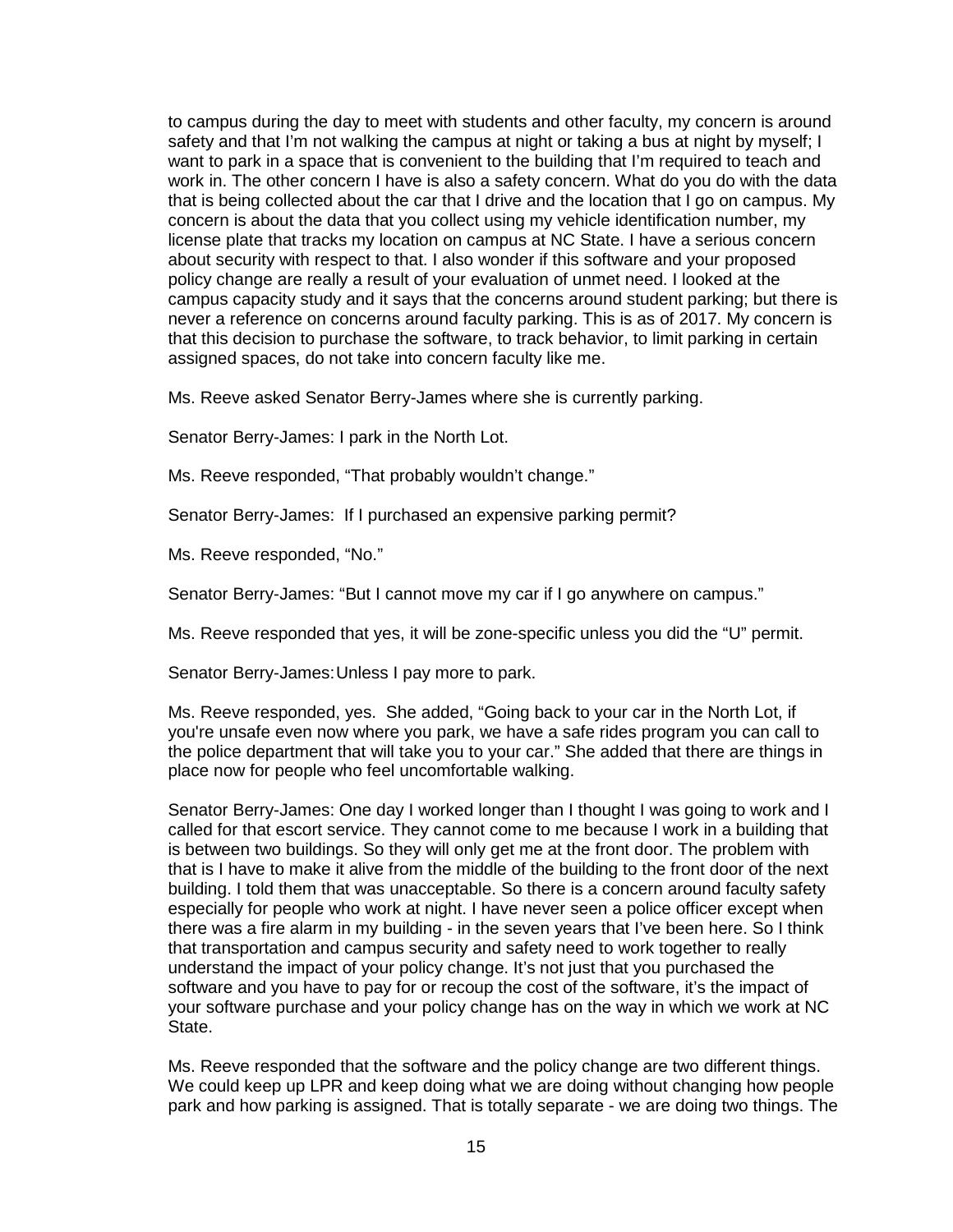LPR was coming anyway. It had been in our plan the last three years to look at the technology because we are seeing it work on other campuses. The piece about changing the parking has been coming now since we have been working with the campus planners to look at the growth of the campus and how to deal with that and the loss of parking.

Senator Carver: Will this plan allow you to employ less people?

Ms. Reeve responded that what it will allow them to do is to re-distribute workloads and then determine that. "There is another piece that we are finding now, which is the ability to RIFT employees because you have had a reduction in work is becoming very difficult. We are, and we have already reorganized our workload and who does what, because somebody is not doing that function associated with permitting physical permits anymore. So we are giving them other duties to do and a lot of their duties are related around the LPR and that management."

Ms. Reeve then addressed the security system. "We, like other Universities, are developing an LPR policy that will be published so that people will see how the information is captured and how it's used. It is really no different than now when we go take a picture of your license plate. It will just be that pictures are being taken of the plates as we go by." She added that if we go by and there is no parking citation associated with it, that information doesn't stay with us - it stays on retention for 30 days unless there is an issue, then it goes on. "The only thing that stays with a record, a picture of a license plate, it only stays if there is a citation issued."

Mr. Rainer added that they are giving priority to employees and faculty for parking who are moving. He stated, "We are taking two lots that are currently dedicated to students and are turning them into employee lots" He added that they are sensitive to the fact that more employee parking is needed and they are trying to create that.

Parliamentarian Kellner: For at least ten years, a major problem on this campus has been integrating the two large campuses - main campus and Centennial campus - and what I'm hearing today is the biggest step backwards I could even imagine. My jaw drops at the notion; I'll never go to Hunt Library if I have to take a bus. How many busses are you going to buy? Even if you could find people to take them, which you probably cannot -- this just sounds pre-notional to me, like finding a policeman in the middle of the night in Caldwell Hall.

Mr. Rainer responded that had more than 2 million passengers who rode the bus.

Parliamentarian Kellner: Exactly. You're going to need a lot more to get them. And I'll bet they were not faculty and staff.

#### **8. Issues of concern**

Faculty Issues of Concern can be submitted at any time to a senator or to Faculty\_Senate@ncsu.edu.

Minutes from each Faculty Senate committee (Academic Policy; Governance and Personnel Policy; Resources and Environment) are posted so progress on issues/discussions can be monitored by all.